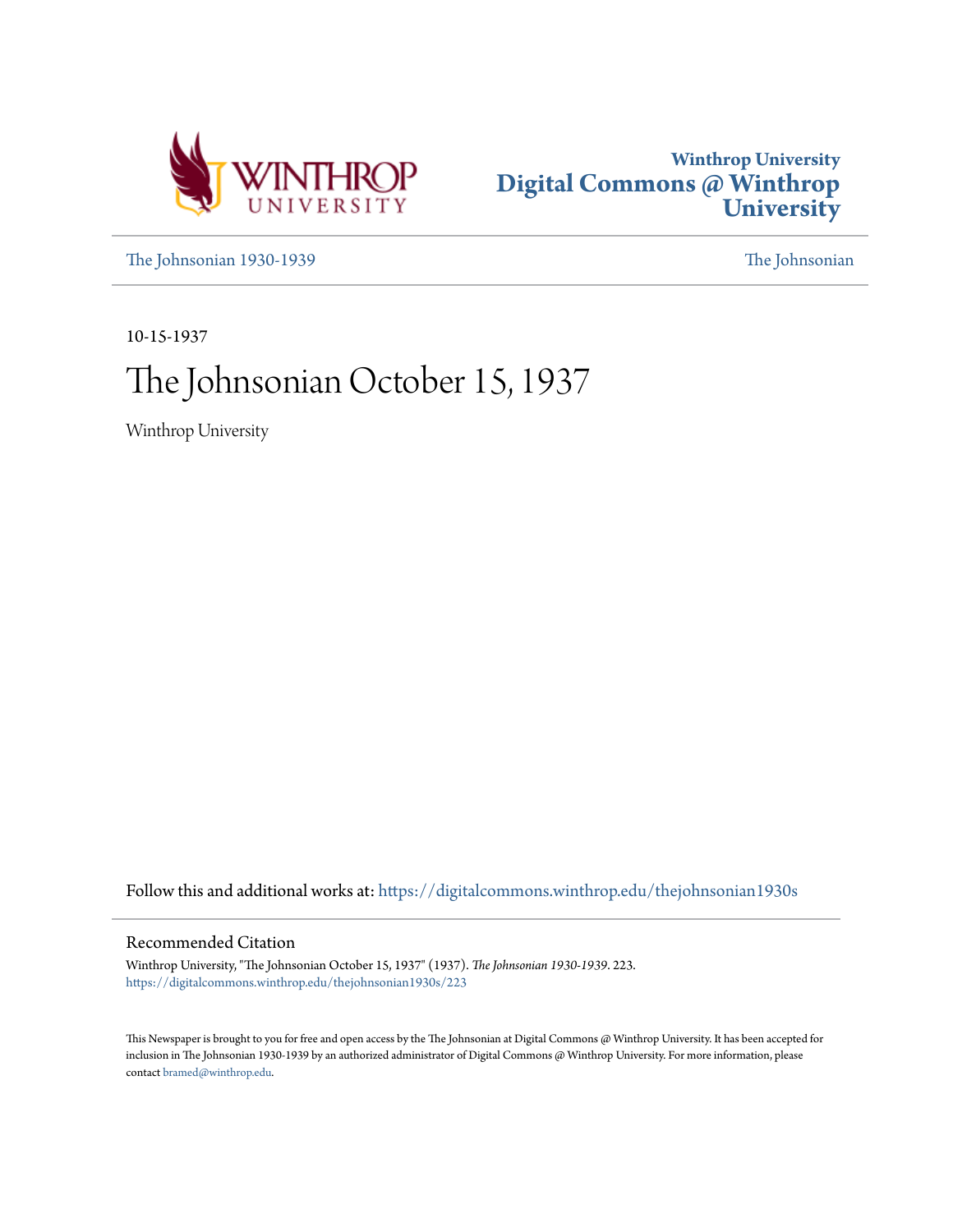Member of Associate Collegiate Press, N. S. P. A., und S. C. Press Associa tion, Circulation: 2.400



York and State Fairs Replace Social Clubs As Bull-Session Topics

**SUBSCRIPTION, SLOP A YEAR** 

ve been c

In this yearly annou

thers, in the 34 sept<br>ees of the local organ

Every student at Winthrop

Every students. The co-every state of the Y. The co-everydam ratio and the preside continuation in<br>the matter and where of the lines and other of the president, are the<br>president and other of them are the president, see pr

mittee faculty

given. All of them have not yet ? chosen.<br>Maids Bible Clans: Ellen Akk son, chairman; Margaret Ealth, Rodey, Leona Powell, for Rodey, Leona Powell, for North Minister Margaret Ma

Public Affairs: Marg n; Mary Ellen Ad

**Blair Camak, Eugenia Ca.** ow. Mary Hayes Co

 $88$  co Narmian as commutes space of Minkow Evans, Martha Jo Meta Smith, Margaret Pant ...<br>Marcha Smith, Margaret Pant ...<br>Morning Watch: Louise Canarman, Carlathe Rikey and<br>para Hill in Roddey; Caroline

Pive new members were initia raternity, at<br>hall Sature-<br>new

The new members

To State Fair and Game

**Hence where Everyment** of the DESU, the Southern compacture of the path of the solution results of the path of the solution of the solution of the solution of the solution of the solution of the solution of the solution

According to Dean Kate Glenn fever in<br>Hardin, seniora, marshals, class students<br>presidents, student government of In 1910

The bus fare will be \$2.20. Tick-

n by the off

**VOL. 15, NO. 5** 

**Editorial Asides** 

sk that the college enterts s are axcellent and well worth

the price of \$5, we quote from the advertisement "A joint concert by Eli-

re and Ezio Pinza sponber 11.

ew York ses and 17.

The Sale UATY 28 ta for all of these have be

en a week or more at prices red with our small fee.

o's Interns club is one of a total of 805 groups according to the Yest

rbert Brown Am as Sir Ho

of them came whenever pos-<br>sible and thoroughly enjoy

themselves while here, but it

impus if they do not arrive<br>cortain apseified hours.<br>r six o'clock the gates are

rainy nights a trudge across a wet campus is not very appealing<br>even to a love-lorn young man. Day<br>students and faculty members using the library or attending meetings a no one takes advantage of an 'open-

bna no This is a very timely sugge hably prove a big suo

of a-twitter over their trip to State Pair Thursday and the rest of the school is

air consumed with en 

heartily agree with those who at a few extra hours in Coand a rew views model per in the dining room. They would time to recover their voices<br>pains after the excitement of<br>football game, perhaps have<br>ser with friends, and still grito Waathrop at a respec

### New Dictaphones Added mmerce Department

Two new dictsph

U. N. C. Professor Is Convention Hostess Language Group

**200 Delegates Expected** 

At Winthrop Nov. 26, 27

To Attend S.A.M.L.A. Meet

About 200 delegates are to meet<br>vember<br>nual co ees on wintnrop campus<br>er 26 and 27 for the tenth nual convention of the South At-<br>The association of the South At-<br>Inner Modern Lenguege sesociation corrections of tree,<br>The association is composed of tree,<br>the manufacture of English, Presching, South Carolina, Conclusio ntion of the South At-

Dr. Sturzh E. Leavitt, pro

Br. Burgle E. Lewitt, tyritore of Spanish at the University of North Carolina, Chapel Hill, is president of the anomication. He has published a committed to model and is published on the forement of the forement of the fo propose for 1937 of the Car-<br>  $\begin{bmatrix}\n1 & -1 & -1 & -1 & -1 & -1 \\
-1 & -1 & -1 & -1 & -1 & -1 \\
-1 & -1 & -1 & -1 & -1 & -1 \\
-1 & -1 & -1 & -1 & -1 & -1 \\
-1 & -1 & -1 & -1 & -1 & -1 \\
-1 & -1 & -1 & -1 & -1 & -1 \\
-1 & -1 & -1 & -1 & -1 & -1 \\
-1 & -1 & -1 & -1 & -1 & -1 \\
-1 & -1 & -1 & -1 & -1 & -1 \\
-1 & -1 & -1 & -1 & -1 & -1 \\
-1 & -$ 

ign countries. In this whather, it is expected to the countries of these standards of the content study  $\frac{1}{(20, \text{fm})}$  when the procedure study  $\frac{1}{(20, \text{fm})}$  when the content of the content of the selective study ed by a d at the Andrew<br>Dr. Shelton Ph ew Jar as Sir Herbert Brown Ames, we will reach the state of the association to Winthrop, The Basic of Nettians who spoke here.<br>of Nettians who spoke here. E. Early, predicts, will respond the spoke here.<br>On Baturday morning, Nov

papers on ma<br>i on teachine  $1$  very houpliable group- $27$ , the various is need and paper and paper<br>es come to visit us. Most search and on  $1$ <br>es come to visit us. Most search and on  $1$  $t$  and  $\tau$  of  $t$ be held before the close of the m the difficult for them to enter 12 HIGH SCHOOL

**PAPERS ENTER** Ched with an occasional one on STORY CONTEST<br>tek campus regalating open. This STORY CONTEST The State to Publish

## **Winning Articles**

They Help Make "The Wheels Go Ro



DR KLIZABETH JOHNSON. and of the Winthrop modern<br>nguage department, will be<br>at to approximately 200 prosenguage Modern Language association<br>meeting November 26, 27.

### Dr. Hart Gives **Final Impressions Before Leaving**

resuloms are uses<br>\ul. Dr J. R. Hi one tome I like n

of will be pre-

an Medical association adve-<br>may enter two articles in each of November 3. The side of the counter of the result of the four channel calculations: cell<br>other has the four channel calculations: cellication is the four chan

Twenty-nine of Forty-two Social Clubs **Announce Acceptance to Banquet Bids** SPECIAL BULLETIN

Thenyl Hester.<br>
Lambda Omega Kappa: Dorothy Blank<br>
Lanke, Cortine Ployd, Virginia Grif-<br>
in, Marks...t Mackey, Lucile Mahon.<br>
Trime Langford, Sara Wannainaker, Pree the following itst of new pierrel in the following itst of new pierrel of Winnbrop's 42 nocial clubs [Class of the state of the function of so-<br>Fig. president of federation of so-<br>Eric state of federation of so-<br>Eric state

ete.<br>Tau Sigma Beta: Harriet Wofford, Pope, I

Miller, Mo

Detta outside, Angelsta Ged- Montel Grøne, Rithel Stepher, Jure McRiss, and Katherine Parred.<br>
Sink and Katherine Parred.<br>
Sink and Katherine Parred.<br>
Sink and Katherine Parred.<br>
Alpha Guardina Rivo: Pearle Turn- [97]: Etc

Milier. Marina Weiferd, Joll Ham- Rentz, Eizstehn Cariser, Irres Wal- Secti. Erns Guysen, Starten Williers. Schwarter (Souther Woodcatter), Schwarter Mediums, Caroline Woodcatter, The Philippin Caroline Woodcatter Print, K

**Eight Reporters, Four Busine**<br>Assistants Selected By Tryer

Eight reporters for the editorial<br>taif and four assistants for the si-<br>ertising staff have been added to<br>the Johnwonian staff as a result of ertising<br>The Job

 $\overline{P}$ T m the fall try-outs held last From the main try-outer reach<br>for the following were selected for the editorial staff: Margu<br>Austin, Elizabeth Anderson,<br>name Guess, Sava Tribble, and<br>Hollis of Rock Hill: Virginia Re<br>of Diliton; Harriet Wannamake

Phelps In Kentucky

regram today.<br>  $\begin{bmatrix} -gx & \text{on} & \text{in} & \text{in} & \text{in} & \text{in} \\ -1 & \text{in} & \text{in} & \text{in} & \text{in} \\ 0 & \text{in} & \text{in} & \text{in} & \text{in} \\ -1 & \text{in} & \text{Constitution} & \text{in} & \text{in} \\ 0 & \text{in} & \text{in} & \text{in} \\ 0 & \text{in} & \text{in} & \text{in} \end{bmatrix}$ Dr. Pt

dress on "The Constitution as<br>Part of the Sesquicentennial Celeration of Madison County, Ke

SPCCIAL BULLETIN (Sigma Kappa Sigma : Jean Mé- Bibs Wheeler, Cath and The Jeanne Maisson pass to  $\left[$  Near, Westins Oceaning, Per Darr Interpret and Catherina and Section Appendix (200 m) and Section Appendix (200 m) and layes, and Mattle Belle Ev<br>Sigma Delta Phi: Kathr Marion Andrews, E<br>tie Reid Allen, and

Matta.<br>Sigma ra Wanner<br>
bot Greekh, Helen<br>
Josephine Owens Joanne T<br>
Josephine Owens Bernice<br>
's Vaughn, Leaws Adams,<br>
Cantrell, Lucy McArthur, and Be Phi Bela Chi:

Radford,<br>Melville  $\frac{1}{B}$ Tau: Helen<br>, and Kather

Twelve Names Added Anyone Can be a Somebody Dr. John Hart Believes

## Likes California Atmosphere,<br>Pennsylvania Climate, Southern People

The Southern accent appeals to time he has been a

and the basebook and The Bouthern accent appeals to itime he has been a lecture rule of the selected constrolation in the separation of the selected constraints who is constructed in the selected constraints who is constru  $one$  of  $40.$ **In-** Miss Margare<sup>\*</sup> Lea

Cherney; and Elemany Fourth of voice.<br>
Cherney: and Elemany Research of New Yorks, etc. From here the light of the weather allows can reduce the properties of the Minimum Watch: Louise Cauther,<br>
Equine Johnson, business m

ier of his own en-<br>|itions, Dc. Hart be-

ears ago, he laugh<br>of his former sti ther is "Na<br>uai World"  $\mu(0)$ . The behavior were cross- line  $\alpha_{\rm pion}$ ,  $\alpha_{\rm pion}$ ,  $\alpha_{\rm pion}$  is the half. One analysis prominents and the half. One analysis with the half of the simulation of the solution of the solution of the simulation o

Seniors Plan Annual Trek

'Wally' Subject **Asked To Print Song** Of Harangue

alilon by Mrs. Harriot Megan Wins Improved to Apper in Songh at has came to the home Nors Morgan senior from Ho

emonstration of the at Winthrey<br>or permission to include "The f-H

a sequen assessment of the material of the Morgan assess from Hodget, the permutation of the sequence of the Term in the Content of the Content of the Content of the Content of the Content of the Content of the Content of

nong the songs sung at the na-

Mitchell of Greenville, attending the State Patr was order to Episopal rector, will insted in 1909, when they were first of 2 and the state Patr will be the solution of the solution of the solution at the solution frame of

**Y Cabinet Selects 175 To Serve as Committee Members During '38-'39** 

Lady Lamb or Gentleman Lamb, Have a Preference?

 $T_0$  and

**DIXIE SPEECH** 

**PROGRESSING** 

Eleven Colleges

**Request Reservations** 

committee chairmen have<br>cointed by the tournament

University of dainy, onto State, and<br>
a private school in Washington<br>  $D_x C$  She spent one year in Europe<br>
studying education in general, ob<br>
serving physical education method<br>
used in various schools, particularly<br>
used i

تن

ing forward for the

t tournament.<br>177 Leaf, to be<br>3 campus De-

 $for Rn$ 

Emily Jol

**TOURNEY PLANS** 

Miss Buffington<br>Is Appointed To<br>Advisory Board "Yea'm," replied the maid in One hundred and set the infirmary,<br>"Are you going to give us irled<br>chicken for dinner today?" ask $t$  is  $h$ girls have been chosen by :<br>cers of the Y to serve as co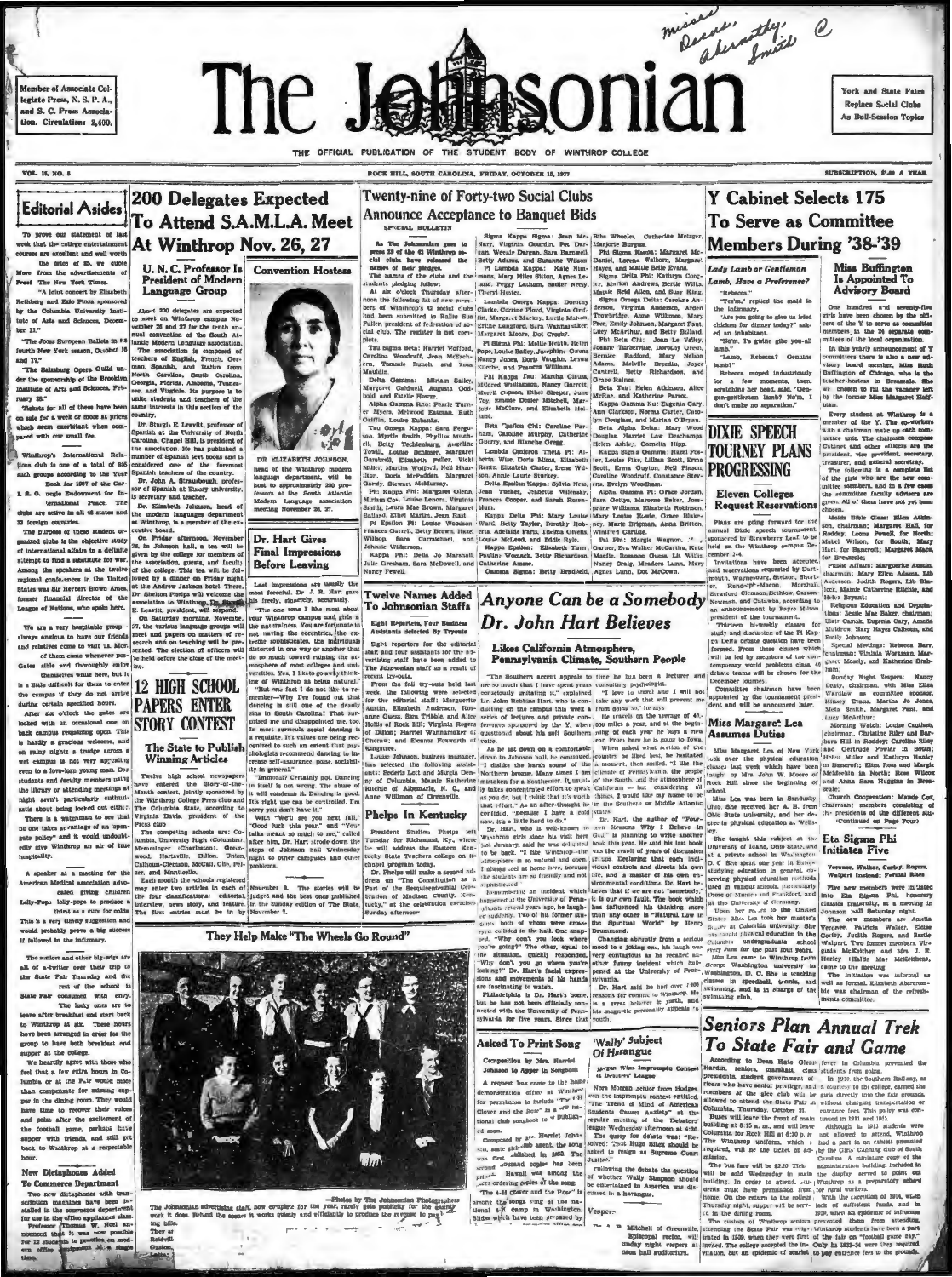Lemed Weekly During School Tear Except Holiday Periods<br>g the Regular Bession the Official Organ of the Student Bosly of<br>Winthrop College, The South Carolina College for Women 

ed as second-class matter November 21, 1923, under the Act of March 3, 1879, at postoffice in Rock Hill, S. C. Rated First Among the Conlege Newspapers of the South Carolina

**Kruspaper (Windows Member)** Member of South Caroli Preus Associatio

**EDITORIAL COUNCIL** EDITOR IN GRIEP. BUBINESS MANAGER ..

news Elitor .....<br>Pkatune editor . EDITORIAL ASSISTANTS **SOCIETY EDITOR** .<br>Annis Laurie Donak

ABBISTANT

**ADVERTISING MAKAGER ... RUULATION MANAGER.** 

Mising to our feet as we applauded Pinza's second encore,<br>enthusiastically showed our appreciation of his perform-<br>e. But there were rows and rows of students who arose we enthu

"Winthrop Girls Are Growing Younger", Shows The Fall Report of President Phelps

BY LOUISE FANT

Upper S. C. Outnumbers Lower Part of State<br>In Number of Students; Trend Toward<br>Scientifie Education With 845 Seeking B. S.

THE JOHNSONIAN

Scientific Education With 845 Seeking B. 3.<br>
This environment on With 845 Seeking B. 3.<br>
This environment and line of the same of many interesting cases start is the same dependent of the start of the state with<br>
tectoral

(Eddon's Note: East work until insther natice a free ticket to the college name will be given for the best algoed letter of approximately<br>100 works to best of to this colleans by Tangaby, noon, of each week. Serious or hum



op gradu. agever from re

## **JUST LINES**

**CELLO LNE AGE** se this<br>phane that and calloph

Twice a day the postman on<br>Bent a little, with his pack,<br>Atlas sleeped a trifle, tee,<br>With the burden on his baci

Atlas nover had to lift<br>Such a load as perimen do:<br>Atlas ony hore a world—<br>Parlosen carry heaven, too,

- From the "gingham d
- 
- 



Personalities



**Campus-ing** tio you think you are a smallile girl? Purple Parrot says the A semilide girl is not as semilde as the bodes he<br>girl has more sense than to look sensible.

So if you think you are sensible, then wait no longer but wipe that<br>intelligent look off your face and make goo-goo syns at everything<br>and everybody except the teachers—methinks the teachers think a sensi-<br>his-looking gir One fresh

an, certainly, has swung in with the spirit of Wi she said, "I used to think I was all of a fraction, but now I'm nothing

The Mernet has a very good column, by the way. The author, it appears, known not a little about paychonogy, too. He knew how to get some attention in this column, and here it is, Miltert Would you kindly send and some atte exerving of the munds of the public?

.<br>2002 Anderson twins—Jen<br>11. ali right for people to Jennie and Call

The readsicr shidded around the carner, jumped in<br>knecked down a lamp pool, smacked three cars, randone fence and then stopped. A co-ed climbed out of 'Darking," ahe excluded, "that's what I call a last."

Why, ah why, does it alway. have to be a co-ed who c Maybe we don't get out often e

That lest remain k reminds me-the part about the co-ed, I mean-<br>to one of uniformer, or ex-student, is making quite a campus hit at the<br>versity of South Caroluna this year. One of the stories was that are is<br>n seen nurvumf

I expect the atodos up town will have a rushing business now that<br>Oscar tarys that Taps has sent out an urgent request for beauties for<br>this you're book." What do you think of the possibilities of the one up in<br>the corner At the Athletic saspoistion exhibition the other nite I heard the pater of the season remark, when the announcer had just advert<br>archery class, "Yes, get yourself a beau and come on out?"

To that one who keeps the spirits of the weary Winthrop girls to brings them the staff of college life-we dedicate this: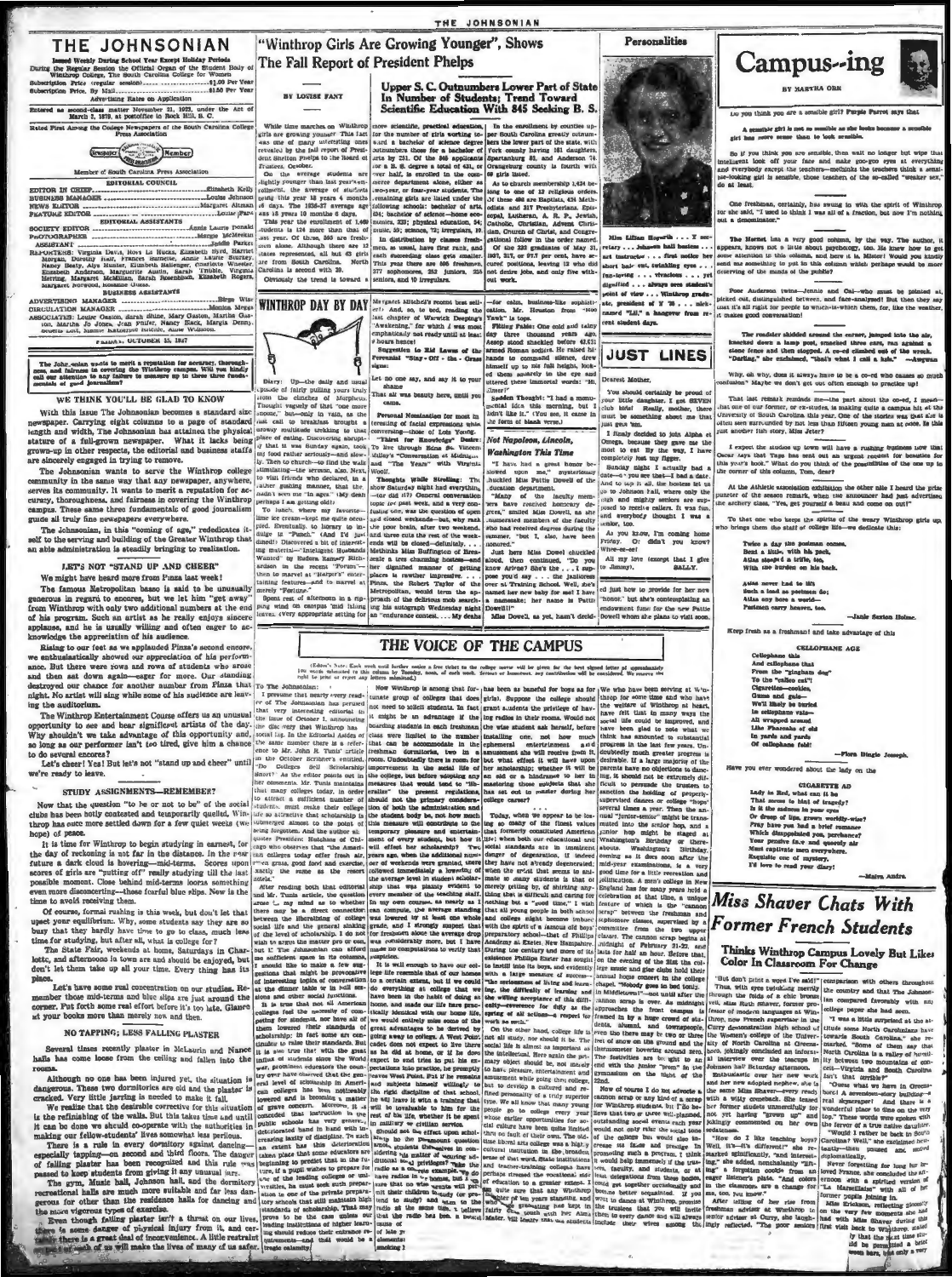### all Bride-Elect red With Party

mer, Hester 

Bancroft Gives Tea

## For Faculty And Officers

 $\begin{tabular}{c|c|c|c} \multicolumn{1}{c}{\textbf{if type} & \multicolumn{1}{c}{\textbf{if type} & \multicolumn{1}{c}{\textbf{if type} & \multicolumn{1}{c}{\textbf{if type} & \multicolumn{1}{c}{\textbf{if type} & \multicolumn{1}{c}{\textbf{if type} & \multicolumn{1}{c}{\textbf{if type} & \multicolumn{1}{c}{\textbf{if type} & \multicolumn{1}{c}{\textbf{if type} & \multicolumn{1}{c}{\textbf{if type} & \multicolumn{1}{c}{\textbf{if type} & \multicolumn{1}{c}{\textbf{if type} & \mult$ reed by Sarah Lee Hughes, Eliza: Wednesday afternoon by students of the mask department, based The program presented was at the program presented was at the program with the program presented was at the term of the studen White,

and the difference in the Last Mount by Exemption . The Last Mount by Exempt . This is more than the start by the Frequence on<br>the fit of the start of the start by the Frequence on<br>the start of the start of the start of t

meno,<br>
Sanch Lindawy was chairman of  $\lim_{N \to \infty}$ . The Voice of the Wilderness<br>
Sanch Lindawy was chairman of  $\lim_{N \to \infty}$  Secti, Augusta Cothran;<br>
Brugwell was chairman of the re-<br>
Structure of the re-<br>
Freshment committ

Miss Lonny Landrum, state home<br>emonstration agent, Miss Har-<br>ette Layton, assistant state home<br>emonstration agent, Miss Besse

nonteration agent, Miss Breath Corporation and Min-T  $\frac{3\sqrt{10}}{100}$ <br>
Flowthen, different generation and Min-T  $\frac{3\sqrt{10}}{100}$ <br>
Free Dee district council of farm<br>
Pree Dee district council of farm<br>
remain Canchestan L

ral situati and the part the farm people have

Por Quick Service Phone 33J GREEN CAB CO

Featuring---!

Jean Prox

**Wrist-Watches** 

7-Jewel beautifully designed wrist watch.

Exactly As Shown!

W

**Full Fashioned! Ringless! Perfect Quality!** 

**SILK HOSIERY** 

BOA

Famous 5 OF

So clear and housiful — just<br>what you'll want to wear with the new, shorter whitel They're conomical, too! Chiffons and<br>across construction of the service strip of the strip measure of Fall colors,  $\mathcal{D}^1$  at to 101g,

**THE LATEST IN---**

 $\mathbb{E} \left[ \mathbb{E} \left[ \mathbf{e} \right] \right]$ 

Fully guaranteed. Yellow gold, \$24.75.

**Ellier** 

不定

A Partir

P)

 $\mathcal{L}^{(2)}$  $\frac{2}{3}$ 

 $P$ er  $\mathbb{Z}$ -3



French Clubs Give

or of Mas Ruth Shaver

Tea For Miss Shaver Le Cercle Francess and<br>Nete, local French club a<br>sars French Resternity response is the Saturday attenue<br>so to 6.30 in Johnmon hall

Louise Pant,

za Rosa, Virginia Workman, F Franc Brewe, assessment and the longer and Catherine June 1999 and the party and plans are to the party and the basis of the party and the basis of the party and the basis of the party of the party of the party of the part

At Cabinet Meeting

Before Dr. John Hart's lee<br>Puestay afternoon to Y cabinet<br>|mioranal ten was given him by<br>|member. of cabinet

duude Murray,<br>iai cumeen Hikn Mr of the social contrastice, assisted by the other commutive chairmen

Also Collec and case The advisory<br>
and composed of Miss Chio Fuik<br>
2010, Composed of Miss Spelia<br>
1586, dean of Irrainmen, Miss Spelia<br>
1586, dean of Irrainmen, Miss Spelia<br>
311 × Ruth Bufflington agree also

Attend Pee Des District Meet Second Movement, or Schuman, Miss Lonny Landrum, state home Mission Cyriel Walker;

come Rughes; by Ernst, Cath- noveity, and sportatually come Rughes; by the Rughes; and sportatually come Rughes; Northa Marion Jo "Ave Maria" by Schubert, Ann Gilliam-Speer Wedding 

Com; Without Words" by Meri- and and Com at Home States (1988), Mayon, Mayon, Mayon, The Method and Shoother, Mayon, Company, The Method and Com at The Method and Communication of the Method and Shoother and Shoother and "Pastorale" by Scarlatts. Nancy Felder and M

"La Comparsa" by Ernesto Lecuosvilda<br>und M<br>slav J



Twelve needwrs of the state

Ela



Miss Mamie<br>. M. feininp,

es, from Darlbutan.

shing for new members with

F. W. D. Maggints, professor of attorn, will occupy the pulpit of First Bagreat church nost Sun-<br>20 the physical church nost Sun-<br>20 the physical of the pastor, Dr L. MacParland.

**WORKMAN-GREEN MUSIC** 

**STORE** Special Skee: Messie<br>Wrice Lie

agginis To Speak

re will b

 $\sum_{k=1}^{n}$ 

UNUSUAL

**VALUE!** 

one comes over a very state and possible young lady, She at<br>and rocks like a hula dancer. The adjusts her "just so," but by<br>time he gets to his machine, she ive Hickel Hillians attending the Lie<br>Lie attention, Mr. II. Thomas W. Nord, Mr. and J. W. McGan, Mr. and Margaret<br>Lie and The Margaret Alternation and Mark Margaret<br>Mark Margaret Alternation, Mass Jennet Book, Miss Ruth S

lume le gets to the machine, the has<br> product gradinally weaped in the approximation. Pour or five attempts, and the pietures are taken. Bor really<br>the pictures are the model in the spin and the spin and the spin and shou ously lown her no se into the let Mamie Chilledge, and

ously lower her nosse into the lens. The second the second of the subject-but two weeks of the principal carrier of the property of the form of the property of the form of the second the lens of the lens and the lens and German Names Officers; **Rushing To Begin Oct. 25** es Edwards and Mary Eliz

Welch were chected president me laugh when I didn't want to<br>cetetary of the Ocrinan club drift back to him as the girls cla<br>succidia. Thursday, October 5 for down the steps. niers, from Daribudish, is analyzed and present the task article<br>of the analyzed of Eq. and properties of Eq. and the state of Eq. and the state of Eq. and an extend the state of Eq. and a commerce matter of the state of  $in$   $niz$ 

THACKER'S, Inc.

A Good Place to Eat

221 Sorth Tryon Street<br>Charotte, N C.

Private Dining Room

Phone 5400 for Reservations

WHAT A LUCKY

**BREAK!** ONLY <sup>\$</sup>1 A WEEK

FOR A ROYAL!"

E

Regal alone gives you Touch Control",<br>which adapts the key-tansien to your fin-

ston Bulld se Ja

For a more temperature of the set of the set of the set of the set of the set of the set of the set of the set of the set of the set of the set of the set of the set of the set of the set of the set of the set of the set

remann so long that one cause contributes in the material expression movement of the state of the state of the state of the state of the state of the state of the state of the state of the state of the state of the state it show both sets of teens and<br>main so loug that one can count<br>ry tooth behind ibore atretched<br>s before they elose. And of course<br>re are the variety of just plain<br>the that soothes the photograhere comes a very su  $\mathbf{J}$ orn Amin. Racing Ch.

sons associating casegoes<br>tographical" activities by this colleague, Fred (Hardhead) Jones<br>Usingue, Fred (Hardhead) Jones<br>Dunbar and Daniel's hardworking utility man and ass tent to Mr

Special Croquignole End  $1.840$ Permanente mpoos and flets.... (All Phases of Work) Rock Hill Brusty Shop<br>Fhone 113

Soles 1. . . . . . . . . . . . . . 65c

Heels .... ........20

Leather and steel

 $taps$  ...........

Them" THE LITTLE SHOE **SHOP OFFERS Baker's Shoe** Dancing taps  $\ldots$  . 25c

**Renury SAST MAIN STREET** ext Door to Peoples Bank Phone 227

**McAteer Shoe** Work Called for and Delivered **Shop** 

> **CHOCOLATES!** New Shipment Delicious Chocolates<br>Creams, Nut Chews, Caramels

20c Pound J. J. Newberry Co. 5-10-25c Store

**Sporting Goods** 

Tennis Racket Presses ................  $...65$ Tennis Racket Covers ...............  $25c$ 

**Rock Hill Hardware Comnany** 

Senior To Be In Charge<br>Of Fhys. Ed. Club Progra **Plorence McPherson of Gree**<br>as elected chairman of the

mittee at a meeting of the<br>Education club Friday

Florence is a physical ed major.<br>he is a member of Phi Kappa Phi<br>ocial club and she is a wearer of<br>he athletic pin.



Both From Raleigh Both From Rasvight<br>Mr. Jones and Mr. Shacklett<br>both from Raleigh, N. C., and<br>are photographers

are photographers<br>When asked about their work<br>Winthrop, Mr. Shacklette said: "I<br>Winthrop, Mr. Shacklette said: "I<br>working with no many beautiful sirls. I think Winthrop is colosed Said Mr. Jones: "Ditto"!

We are ready to serve Win-<br>threp at any time. Call us<br>about your club parties.





Sanitary Market

Bouquet Lenthéric

NUMERO 10

sue

from \$1.00

打造

**Tailored Flace** 

AU PARD

Visit Belk's Here IN COLUMBIA

It's South Carolina's Largest Department Store

Free Checking of Bags, Parcels

Large Roomy Lounging Rooms Second Floor

Store Will Be Open Only Until 1 O'Clock on Day Of the Game

**Belk's Department Store** COLUMBIA, S. C.

BEGIN THE SCHOOL FRAM 1001 Need a Good 1 statistical Pen<br>
SHEAFFER'S - FARIKEES<br>
The SHEAFFER'S - FARIKEES<br>
Price S2.75 - Also at Good Clean<br>
Price Farity 11.1 Good Clean<br>
Leasher Reef (see Eliza)<br>
Leaster New Books 75c (see Eliza)<br>
Any: ....; Record Printing Co., Inc. Phone 144

Fr. and Mrs. J. Hono McKlasick<br>were guests of Dr. and Mrs. Shelton<br>Phelps Wednesday night for the<br>Artist Course in main auditorium.<br>Dr. McKissick is president of the<br>University of Bouth Carolina. Mrs. Fig. 31 Bride-Blett<br>
Hotels Electric Two Well Grober 23<br>
Hotels Mannie Gulledge, traditional Fig. 17 G. Well Grober 23<br>
The Mannie Gulledge, and electric Transmitter in the state of the state in the state fig. 11<br>
Hotel a lege.<br>. . . throp col Annie Righton McCaskill attended the Duke-Tennessee game is  $\cdots$ 

a a a c a c a c a c a c a c a d allah Shawer, former in-<br>structor h, the Winkinep modern language department, spent last a<br>weekend at Joynev hall with Miles<br>Stella Bradfield and Miles Agnes

Sophistication, Verdency

BY MARIE ELIZABETH BYRD

**Seen in Photographees** 

Personalia:

Dr. and Mrs. J. Rion McMi

Netword Barcadean Is Gesti Manner and Benny<br>
Netword Barcadean Is Gesti Warner Baxter, Welless Berry,<br>
The American Is Gesti and Elliphobia and the same of the same of the same of the same of the same of the same of the s

THE JOHNSONIAN

e game to

of 'Picture-Men's Visit

Music, Auto Racing Are

**Hobbies of Photographers** 

BY CHARLOTTE WHERLER

To date the membership is as , A

The Training School ord

l violin, Eather Bailey<br>11 a., George Wilson, an<br>1810; bass violin, Ruth<br>10, Staan Hollis, A pla

WE ARE ALWAYS

READY TO SERVE

THE WINTHROP

**GIRLS** 

.t yet been selected.

unett Go

uate the membership is as , , , , First violin, Ed Bass, Marton<br>1, Bertha Mag Rogers, Jinunie<br>1, Bertha Mag Rogers, Jinunie<br>1, Edith Tribble, Dorts<br>1, and Mary McFadden; sec-violin, Eather Bailey Tommic

ing reorganized

in last week.

**Reporters Give Two Angles**